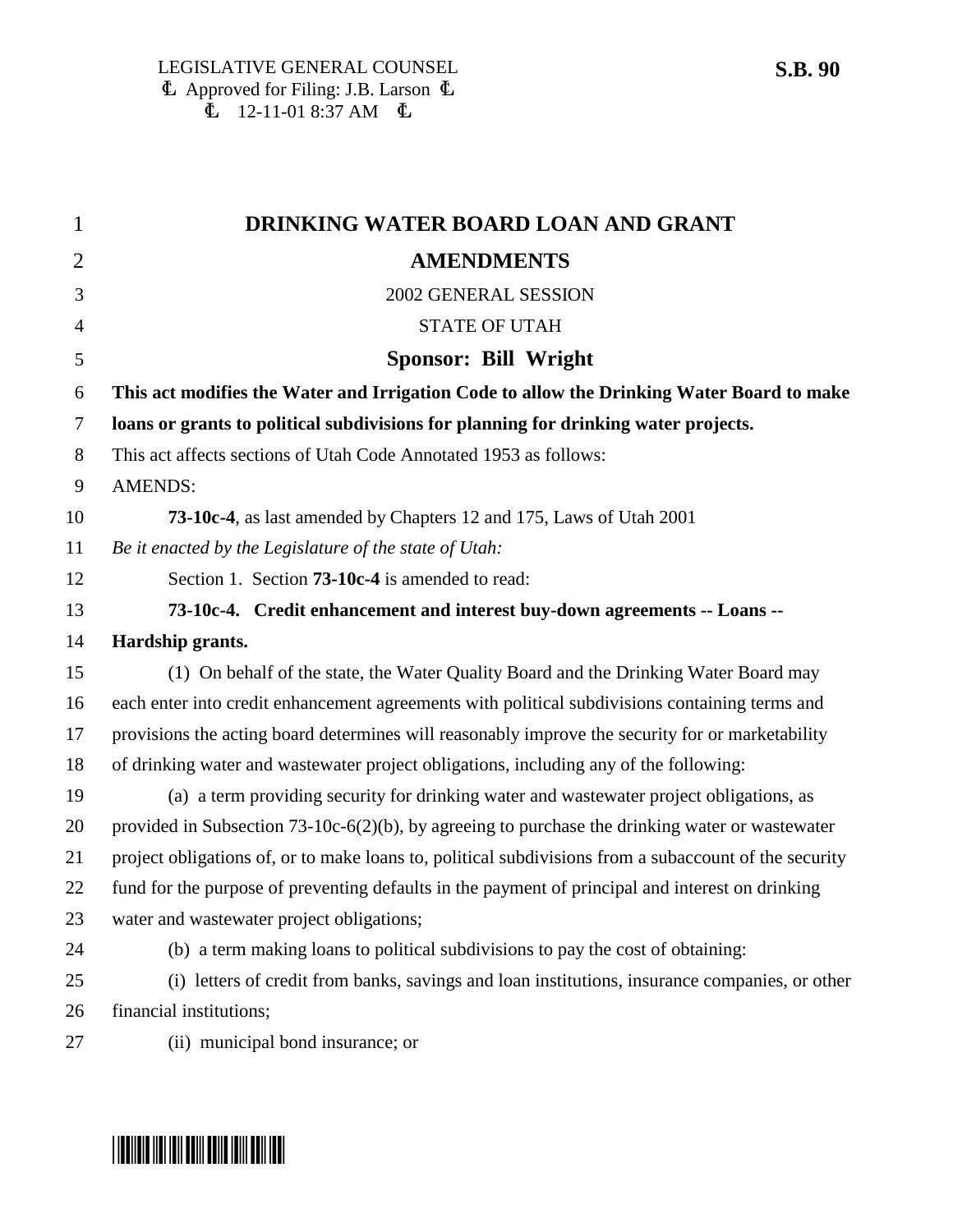## **S.B. 90 12-11-01 8:37 AM**

| 28 | (iii) other forms of insurance or security to provide security for drinking water and             |
|----|---------------------------------------------------------------------------------------------------|
| 29 | wastewater project obligations; and                                                               |
| 30 | (c) a term providing other methods and assistance to political subdivisions which are             |
| 31 | reasonable and proper to enhance the marketability of or security for drinking water and          |
| 32 | wastewater project obligations.                                                                   |
| 33 | (2) (a) The Drinking Water Board and the Water Quality Board may each make loans from             |
| 34 | a security fund subaccount to political subdivisions to finance all or part of drinking water and |
| 35 | wastewater project costs by following the procedures and requirements of Sections 73-10c-4.1 and  |
| 36 | 73-10c-4.2.                                                                                       |
| 37 | (b) These loans may only be made after credit enhancement agreements, interest buy-down           |
| 38 | agreements, and all other financing alternatives have been evaluated by the acting board and the  |
| 39 | board determines those options are unavailable or unreasonably expensive for the subdivision      |
| 40 | requesting assistance.                                                                            |
| 41 | (c) Loans may be made from the security fund subaccount at interest rates determined by           |
| 42 | the board.                                                                                        |
| 43 | (d) Loans may not be made from the \$5,000,000 appropriated to the security fund                  |
| 44 | subaccount by the Legislature for fiscal year 1983-84.                                            |
| 45 | (3) (a) The Drinking Water Board and the Water Quality Board may each make loans or               |
| 46 | grants from the security fund to political subdivisions for interest buy-down agreements for      |
| 47 | drinking water or wastewater project obligations.                                                 |
| 48 | (b) The Drinking Water Board may make loans or grants from the security account to                |
| 49 | political subdivisions for planning for drinking water projects.                                  |
| 50 | (4) (a) Of the total amount of money annually available to the Drinking Water Board and           |
| 51 | Water Quality Board for financial assistance to political subdivisions, at least 10% shall be     |
| 52 | allocated by each board for credit enhancement and interest buy-down agreements.                  |
| 53 | (b) The requirement specified in Subsection $(4)(a)$ shall apply only so long as sales and        |
| 54 | use tax is transferred to the Utah Wastewater Loan Program Subaccount and Drinking Water Loan     |
| 55 | Program Subaccount as provided in Section 59-12-103.                                              |
| 56 | (5) To the extent money is available in the hardship grant subaccounts of the security fund,      |
| 57 | the Drinking Water Board and the Water Quality Board may each make grants to political            |
| 58 | subdivisions that meet the drinking water or wastewater project loan considerations respectively, |
|    |                                                                                                   |